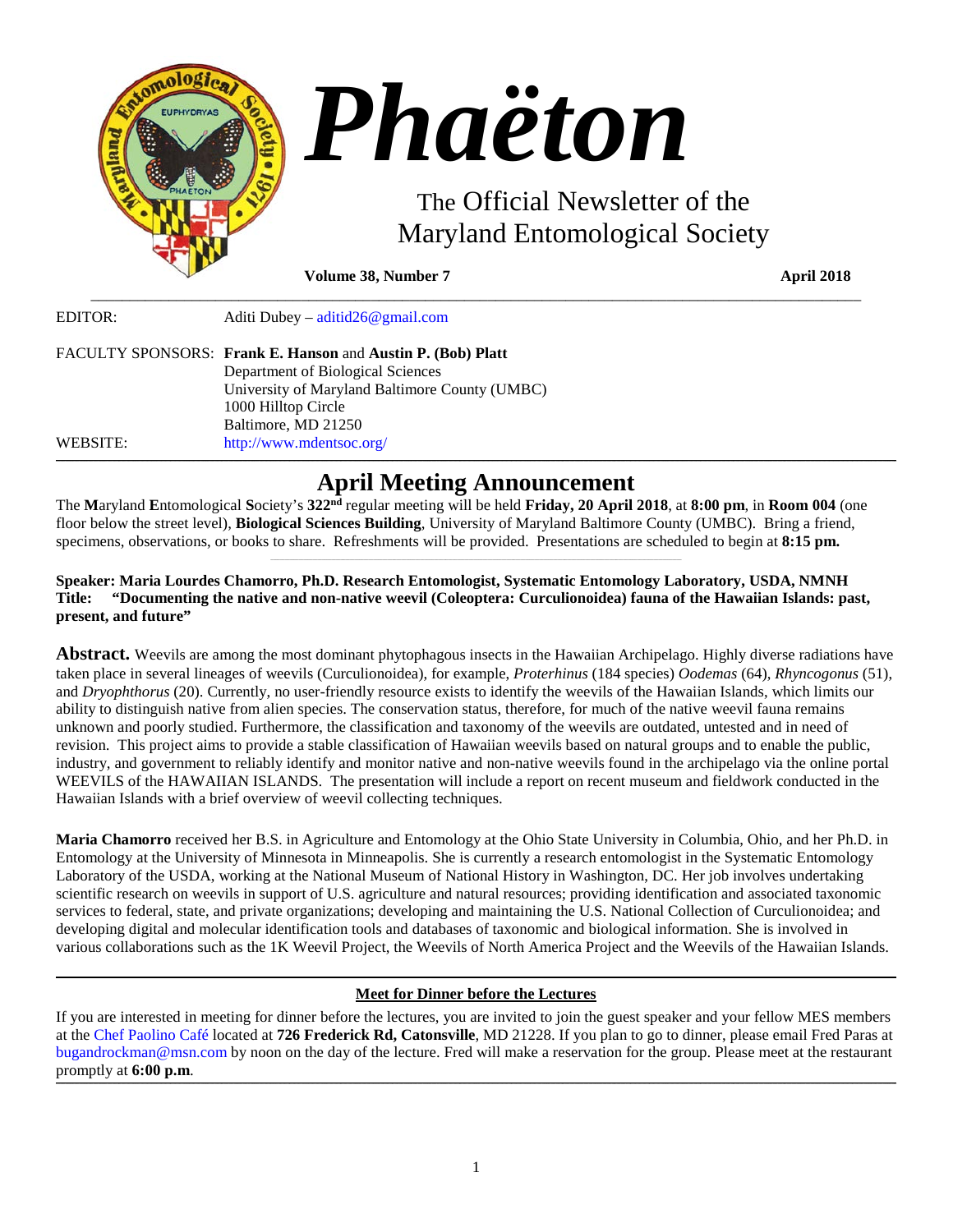$\mathcal{L}_\text{max}$  and  $\mathcal{L}_\text{max}$  and  $\mathcal{L}_\text{max}$  are the set of the set of the set of the set of the set of the set of the set of the set of the set of the set of the set of the set of the set of the set of the set of th

### **MINUTES OF THE 321ST MEETING OF THE MARYLAND ENTOMOLOGICAL SOCIETY**

**\_\_\_\_\_\_\_\_\_\_\_\_\_\_\_\_\_\_\_\_\_\_\_\_\_\_\_\_\_\_\_\_\_\_\_\_\_\_\_\_\_\_\_\_\_\_\_\_\_\_\_\_\_\_\_\_\_\_\_\_\_\_\_\_\_\_\_\_\_\_\_\_\_\_\_\_\_\_\_\_\_\_\_\_\_\_\_\_\_\_\_\_\_\_\_\_\_\_\_\_\_\_\_\_\_\_\_\_\_\_\_\_\_\_\_\_\_\_\_\_\_\_\_\_\_\_\_\_\_\_\_\_\_\_\_\_\_\_\_\_\_\_\_\_\_\_\_\_\_\_\_\_\_\_\_\_\_\_\_\_\_\_\_\_\_\_\_\_**

The meeting commenced at 8:27 PM with a welcome by President Fred Paras. In attendance were 12 members and 8 guests.

## **16 MARCH 2018 MES LECTURE**

Speaker: Cheryle O'Donnell, Ph.D. National Taxonomic Specialist (Thysanoptera & Psylloidea), USDA-APHIS-PPQ-PM-NIS

### **Title: "Thysanoptera, the Good, Bad and the Ugly!"**

The speaker began her talk with a brief summary of her career postings as a specialist identifying potentially invasive and/or damaging insects at United States ports of entry. She has served at Nogales, AZ, San Diego and San Francisco, CA, Blaine, WA, El Paso, TX, and Miami, FL*.* The Port of Miami is the largest in the U.S. and is the port of entry for South American flower imports. During the time of Dr. O'Donnell's posting there, they had 200 to 400 interceptions per day of insects.

She then asked for a show of hands of people who knew anything of thrips (a count was not taken) and stated that 'thrips' always bears an 's'; it is never 'thrip'. Thrips exact a tremendous economic toll on agricultural and horticultural products. The definition of Thysanoptera is 'fringe winged'. The group is quite diverse in color and structure; some are winged and some not; some bear ocelli and some do not. The speaker went on to show many slides illustrating the diversity and differences among the order. She started with a slide of the phylogeny published in 2014 by Gullan and Cranston. There are 2 suborders, tubulifera and terebrantia. The abdominal segment of the tubulifera is tube shaped.

Some differences between the suborders are:

- Wing differences; there are no wing veins in tubulifera. There are wing veins in terebrantia, and the wings are more structured.
- Tubulifera possess wing holding setae, terebrantia do not.
- In tubulifera, the wings at rest are atop one another; the wing holding setae in each abdominal segment keep the wings close to the body. In terebrantia, the wings at rest position are side by side.
- The ovipositor in terebrantia is saw-like. The thrips walks along a leaf, backs in and lays an egg.
- Tubulifera contain 1 family and about 3000 species. Terebrantia contain 7 families and about 1700 species.

The speaker discussed, and illustrated with slides, other interesting appearances and characteristics of the various species including:

- An atrophied mandible.
- Some feed cell by cell, across the leaf or fruit.
- A scanning electron micrograph (SEM) showing the structures of the head, eye, and mouth.
- The setae of terebrantia.
- Wing variation.
- Body structure as it relates to host and habitat.
- Terebrantia lay an egg on a host plant and move on, not tending larvae.
- Some tubulifera have a semi-social lifestyle, being involved with feeding larvae.
- A species of tubulifera herds its larvae from the domicile to a food source (lichen, fungi, et al.) and back to the domicile.
- In another species, the male wraps an appendage around the female's wings during copulation, which can last for 24 to 36 hours. The motion severs the wings from the female's body, forcing her to remain in place and tend the larvae.
- They are haplodiploid, males being haploid and females diploid. Reproduction can be sexual, asexual, or parthenogenic.
- Arrhenotoky (males from unfertilized eggs, females from fertilized eggs) and thelytoky (females, males rarely found) are also observed.
- Sexual dimorphism; the male usually dies with butt up (for unknown reasons) and males are generally lighter and smaller (except tubulifera).
- Thrips are thigmotactic meaning contact loving. They live amongst themselves, in tight spaces, thus avoiding being blown away from food sources. They are found in the brachts of flowers, growing tips of plants, between leaves of bulb stems, deep in the throats of orchids.
- Sometimes pupae and larvae drop into ant nests; wasps parasitizing ant nests also parasitize thrips larvae.

Thrips are found wherever plants exist. As an aside, the speaker stated that she holds the Alaska state record for the number of identified thrips species. She stated that identifications had not been done there since the 1940's.

"Thysanoptera, the Good, ..."

Some species of thrips feed on species of mites that destroy cotton seedlings, some prey on other thrips species, especially the larval forms, and some eat other heteroptera.

#### "Thysanoptera, ..., the Bad, ..."

Thrips cause much crop damage by both feeding and ovipositing. They are a disease vector for bacteria, fungi, and viruses. Common hosts for thrips are almost all of the things that we eat and use.

### "Thysanoptera, ..., the Ugly!"

Dr. O'Donnell showed photos of damage to her ficus tree, to a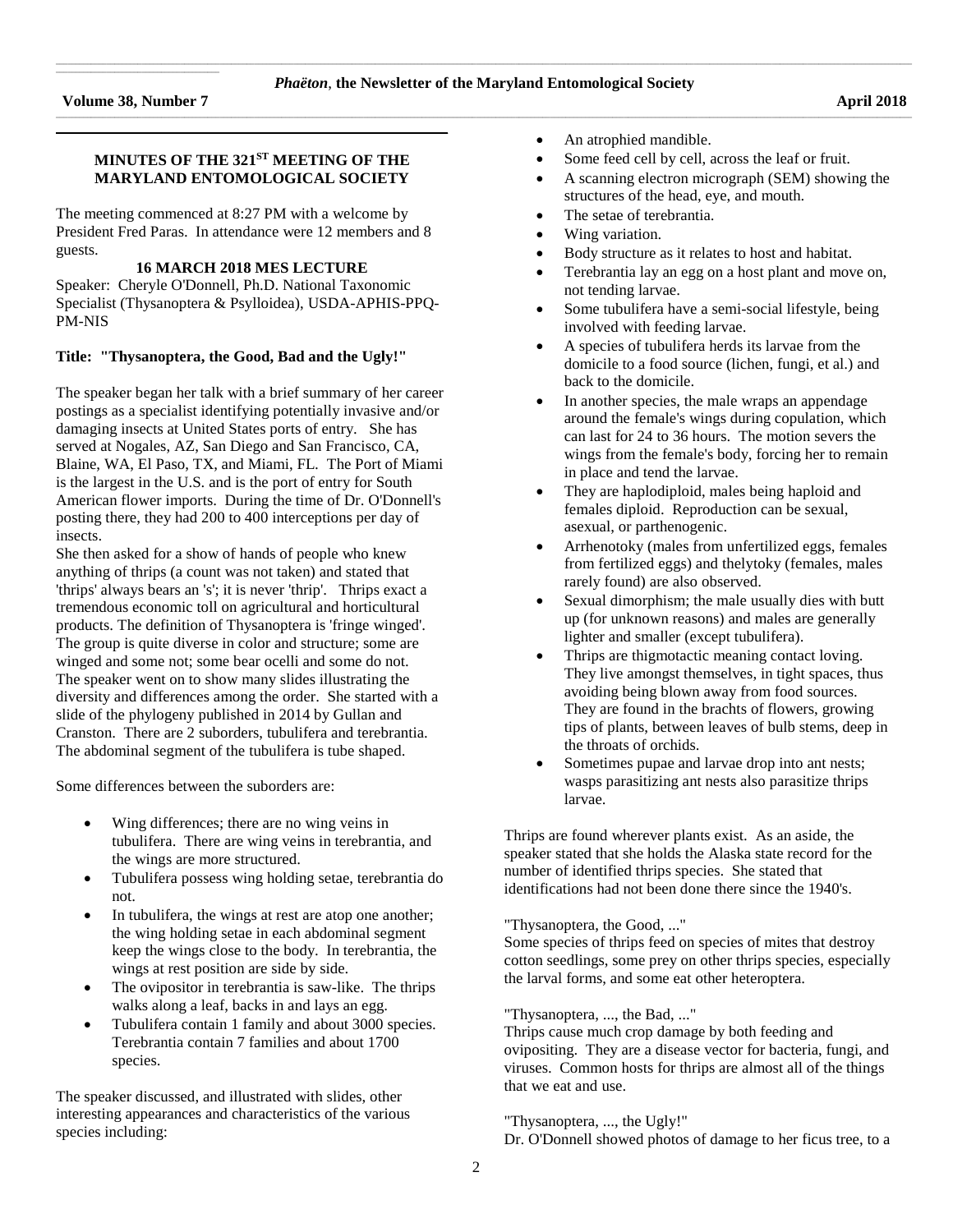### **Volume 38, Number 7 April 2018**

 $\mathcal{L}_\text{max}$  and  $\mathcal{L}_\text{max}$  and  $\mathcal{L}_\text{max}$  are the set of the set of the set of the set of the set of the set of the set of the set of the set of the set of the set of the set of the set of the set of the set of th

wheat field, and to oranges and numerous other produce items.

Thirteen known species are virus vectors - the tospoviruses in the family bunyaviradae. The 1st instar larva is the only one to acquire the virus. The adult thrips transmits the virus to plants.

Dr. O'Donnell concluded her talk with a summarization of thrips morphology and habitat preferences and their impacts upon identification and control. The thigmotactic lifestyle mentioned above, makes identification and eradication difficult.

The mission of her agency is to protect domestic agriculture and the ecosystem from invasive and economically devastating species while also facilitating trade. The complexities have increased with the volume and diversity of imports. To illustrate, she showed slides of the not very busy port of entry at Nogales, Arizona in the 1940's, and San Ysidro, California in modern times.

Due to manpower and time constraints, port inspectors are able to see less than 1% of cargo contents. They work in conjunction with international counterparts, identifying the most economically and/or ecologically significant pests, and their likely pathways from one area to another.

A brief business meeting followed the talk.

Treasurer Ed Cohen reported a balance in the Society's account of \$4,784.73. He also stated that he received dues for a new membership.

There was discussion of "It's a Bug's World" at the annual meeting of the Entomological Society of America in Annapolis on Sunday, March 18. This was described in the March issue of the *Phaëton*.

Gene Scarpulla has taken delivery of the MES display banner discussed in the last issue of the *Phaëton*. It will be displayed at the ESA meeting in Annapolis.

Phil Keane reported that an error in the plaque in memory of Dick Smith has been corrected at no charge.

As mentioned in the previous issue, Hanna Kahl is studying at UC Davis. Hanna has served as co-editor of the *Phaëton*, and the Society is grateful to her for her work in that position. We wish her well in her studies and look forward to hearing of her career progress. Co-editor Aditi Dubey is now editor, and the Society is grateful to her for continuing to serve in that position and thanks her for her efforts.

The Secretary raised the question of preserving the MES record book in an additional, alternate format. Currently, the attendance log is maintained in a bound record book, and is therefore susceptible to damage or loss due to fire, flood, or insects. Member Marcia Watson stated that the app Adobe Scan is available for the iPhone, enabling an image to be captured and stored. Member Tim Thompson has commenced recording images of the logbook.

CORRECTION: In the March 2018 *Phaëton*, under the minutes of the February lecture, the final sentence of the first paragraph should have read '10.2 *million* to 1.4 billion species.'

Respectfully Submitted, Janet A. Lydon, MES Secretary

#### **\_\_\_\_\_\_\_\_\_\_\_\_\_\_\_\_\_\_\_\_\_\_\_\_\_\_\_\_\_\_\_\_\_\_\_\_\_\_\_\_\_\_\_\_\_\_\_\_\_\_\_\_\_\_\_\_\_\_\_\_\_\_\_\_\_\_\_\_\_\_\_\_\_\_\_\_\_\_\_\_\_\_\_\_\_\_\_\_\_\_\_\_\_\_\_\_\_\_\_\_\_\_\_\_\_\_\_\_\_\_\_\_\_\_\_\_\_\_\_\_\_\_\_\_\_\_\_\_\_\_\_\_\_\_\_\_\_\_\_\_\_\_\_\_\_\_\_\_\_\_\_\_\_\_\_\_\_\_\_\_\_\_\_\_\_\_\_\_ WELCOME TO NEW MEMBERS**

MES welcomes the following new members to the Society:

**Carlos A. Blanco – Landover, MD Etienne Estrada – Baltimore, MD Joshua Keiple – Pasadena, MD Cheryle A. O'Donnell – Jessup, MD**

#### **\_\_\_\_\_\_\_\_\_\_\_\_\_\_\_\_\_\_\_\_\_\_\_\_\_\_\_\_\_\_\_\_\_\_\_\_\_\_\_\_\_\_\_\_\_\_\_\_\_\_\_\_\_\_\_\_\_\_\_\_\_\_\_\_\_\_\_\_\_\_\_\_\_\_\_\_\_\_\_\_\_\_\_\_\_\_\_\_\_\_\_\_\_\_\_\_\_\_\_\_\_\_\_\_\_\_\_\_\_\_\_\_\_\_\_\_\_\_\_\_\_\_\_\_\_\_\_\_\_\_\_\_\_\_\_\_\_\_\_\_\_\_\_\_\_\_\_\_\_\_\_\_\_\_\_\_\_\_\_\_\_\_\_\_\_\_\_\_ HONORING MEMBER DONORS**

MES wishes to honor the following members who made charitable donations along with their recent membership renewals. These donations help with the printing and mailing of *The Maryland Entomologist*.

> **Etienne Estrada Joanna Lee**

#### **\_\_\_\_\_\_\_\_\_\_\_\_\_\_\_\_\_\_\_\_\_\_\_\_\_\_\_\_\_\_\_\_\_\_\_\_\_\_\_\_\_\_\_\_\_\_\_\_\_\_\_\_\_\_\_\_\_\_\_\_\_\_\_\_\_\_\_\_\_\_\_\_\_\_\_\_\_\_\_\_\_\_\_\_\_\_\_\_\_\_\_\_\_\_\_\_\_\_\_\_\_\_\_\_\_\_\_\_\_\_\_\_\_\_\_\_\_\_\_\_\_\_\_\_\_\_\_\_\_\_\_\_\_\_\_\_\_\_\_\_\_\_\_\_\_\_\_\_\_\_\_\_\_\_\_\_\_\_\_\_\_\_\_\_\_\_\_\_ INSECT PETTING ZOO AT MARYLAND DAY**

The Department of Entomology at UMD College Park will host its annual Insect Petting Zoo as part of the festivities on Maryland Day, Saturday April 29<sup>th</sup>. The zoo will be held at 1161 Plant Sciences Building from 10:00 AM to 3:00 PM.

More information can be found at: <https://marylandday.umd.edu/PlanYourDay.html>



**Central Maryland Beekeepers Association** 

Supporting and promoting beekeepers and the viability of honeybees in central Maryland

### **MEMBERS MEETINGS**

**\_\_\_\_\_\_\_\_\_\_\_\_\_\_\_\_\_\_\_\_\_\_\_\_\_\_\_\_\_\_\_\_\_\_\_\_\_\_\_\_\_\_\_\_\_\_\_\_\_\_\_\_\_\_\_\_\_\_\_\_\_\_\_\_\_\_\_\_\_\_\_\_\_\_\_\_\_\_\_\_\_\_\_\_\_\_\_\_\_\_\_\_\_\_\_\_\_\_\_\_\_\_\_\_\_\_\_\_\_\_\_\_\_\_\_\_\_\_\_\_\_\_\_\_\_\_\_\_\_\_\_\_\_\_\_\_\_\_\_\_\_\_\_\_\_\_\_\_\_\_\_\_\_\_\_\_\_\_\_\_\_\_\_\_\_\_\_**

#### **Tues, 1 May 2018; 7:00 p.m.**

The speaker will be Sam Droege, a wildlife biologist working with the US Geological Survey in Beltsville, MD

## **Tues, 5 June 2018; 7:00 p.m.**

Field trip to the bee yard of Bonny Wright, CMBA Secretary, on Belfast Road in Sparks. She maintains fifteen or more colonies and has planted a pollinator meadow. We'll have members stationed at locations in her apiary so small groups of our members can rotate through to learn about her set-up.

Members meetings are held at th[e Oregon Ridge Nature](https://www.google.com/maps/place/Oregon+Ridge+Nature+Center/@39.4970222,-76.6868097,15z/data=!4m2!3m1!1s0x0:0x9fbed14b2a0e98dd?sa=X&ved=0ahUKEwjkwILmv6jQAhXs6YMKHVsmDwgQ_BIIdDAK)  [Center, 13555 Beaver Dam Road, Cockeysville, MD.](https://www.google.com/maps/place/Oregon+Ridge+Nature+Center/@39.4970222,-76.6868097,15z/data=!4m2!3m1!1s0x0:0x9fbed14b2a0e98dd?sa=X&ved=0ahUKEwjkwILmv6jQAhXs6YMKHVsmDwgQ_BIIdDAK) 

Additional information can be found at:

[http://www.centralmarylandbees.org/meetings-3/membership](http://www.centralmarylandbees.org/meetings-3/membership-meeting-schedule/)[meeting-schedule/](http://www.centralmarylandbees.org/meetings-3/membership-meeting-schedule/) **\_\_\_\_\_\_\_\_\_\_\_\_\_\_\_\_\_\_\_\_\_\_\_\_\_\_\_\_\_\_\_\_\_\_\_\_\_\_\_\_\_\_\_\_\_\_\_\_\_\_\_\_\_\_\_\_\_\_\_\_\_\_\_\_\_\_\_\_\_\_\_\_\_\_\_\_\_\_\_\_\_\_\_\_\_\_\_\_\_\_\_\_\_\_\_\_\_\_\_\_\_\_\_\_\_\_\_\_\_\_\_\_\_\_\_\_\_\_\_\_\_\_\_\_\_\_\_\_\_\_\_\_\_\_\_\_\_\_\_\_\_\_\_\_\_\_\_\_\_\_\_\_\_\_\_\_\_\_\_\_\_\_\_\_\_\_\_\_**

The meeting adjourned at 11:15 PM.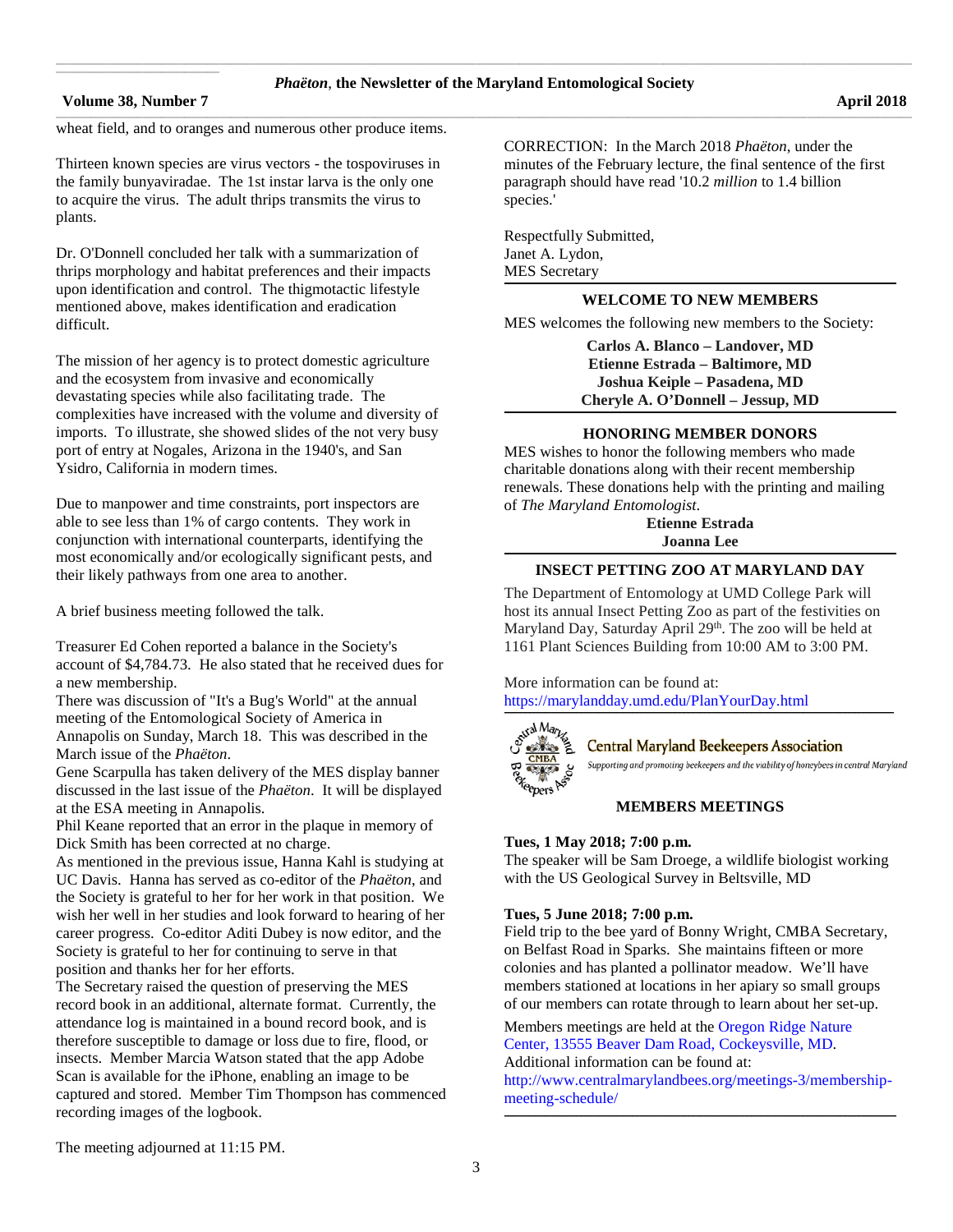# \_\_\_\_\_\_\_\_\_\_\_\_\_\_\_\_\_\_\_\_\_\_\_\_\_\_\_\_\_\_\_\_\_\_\_\_\_\_\_\_\_\_\_\_\_\_\_\_\_\_\_\_\_\_\_\_\_\_\_\_\_\_\_\_\_\_\_\_\_\_\_\_\_\_\_\_\_\_\_\_\_\_\_\_\_\_\_\_\_\_\_\_\_\_\_\_\_\_\_\_\_\_\_\_\_\_\_\_\_\_\_\_\_\_\_\_\_\_\_\_\_\_\_\_\_\_\_\_\_\_\_\_\_\_\_\_\_\_\_\_\_\_\_\_\_\_\_\_\_\_\_\_\_\_\_\_\_\_\_\_\_\_\_\_\_\_\_\_\_\_\_\_\_\_\_\_\_\_\_\_\_\_\_\_\_\_\_\_\_\_\_\_\_\_\_\_\_\_\_\_\_\_\_\_\_\_\_\_\_\_\_\_\_\_\_\_\_\_\_\_ *Phaëton*, **the Newsletter of the Maryland Entomological Society** \_\_\_\_\_\_\_\_\_\_\_\_\_\_\_\_\_\_\_\_\_\_\_\_\_\_\_\_\_\_\_\_\_\_\_\_\_\_\_\_\_\_\_\_\_\_\_\_\_\_\_\_\_\_\_\_\_\_\_\_\_\_\_\_\_\_\_\_\_\_\_\_\_\_\_\_\_\_\_\_\_\_\_\_\_\_\_\_\_\_\_\_\_\_\_\_\_\_\_\_\_\_\_\_\_\_\_\_\_\_\_\_\_\_\_\_\_\_\_\_\_\_\_\_\_\_\_\_\_\_\_\_\_\_\_\_\_\_\_\_\_\_\_\_\_\_\_\_\_\_\_\_\_\_\_\_\_\_\_\_\_\_\_\_\_\_\_\_\_\_\_\_\_\_\_\_\_\_\_\_\_\_\_\_\_\_\_\_\_\_\_\_\_\_\_\_\_\_\_\_\_\_\_\_\_\_\_\_\_\_\_\_\_\_\_\_\_\_\_\_

## **Volume 38, Number 7 April 2018**

 $\mathcal{L}_\text{max}$  and  $\mathcal{L}_\text{max}$  and  $\mathcal{L}_\text{max}$  are the set of the set of the set of the set of the set of the set of the set of the set of the set of the set of the set of the set of the set of the set of the set of th

### **ENTOMOLOGICAL SOCIETY OF WASHINGTON PUBLIC MEETING**

## **Thu, 3 May 2018; 7:00 p.m.**

Topic: TBA Speaker: TBA National Museum of Natural History, Smithsonian Institution, Washington, DC [http://entsocwash.org/.](http://entsocwash.org/)

### **UNIVERSITY OF MARYLAND DEPARTMENT OF ENTOMOLOGY COLLOQUIA**

#### **Fri, 20 April 2018, 12:00 p.m.**

**"The importance of neighborhood pubs and coffee breaks to novel research findings and applications"** Brian Federici (Department of Entomology, University of California-Riverside)

#### **Fri, 27 April 2018, 12:00 p.m.**

### **"Elucidation of novel morphological and behavioral adaptations for host exploitation in parasitic Mesostigmatid mites of honey bees"**

Samuel Ramsey (VanEngelsdorp Lab, Department of Entomology, University of Maryland, College Park)

#### **Fri, 4 May 2018, 12:00 p.m.**

### **"Development and evolution: Lessons from Drosophila pigmentation"**

Trisha Wittkopp (Department of Ecology and Evolutionary Biology, University of Michigan)

#### **Fri, 11 May 2018, 12:00 p.m.**

**"Spatial distribution, habitat preference, and societal impact of the nuisance black fly,** *Simulium jenningsi***"** Rebecca Wilson-Ounekeo (Lamp Lab, Department of Entomology, University of Maryland, College Park)

Entomology colloquia take place in 1130 Plant Sciences Building, College Park, MD. For additional information, go t[o: http://entomology.umd.edu/seminar-schedule.html](https://d.docs.live.net/fc9dffb43a36b539/Documents/Phaeton/:%20http:/entomology.umd.edu/seminar-schedule.html) **\_\_\_\_\_\_\_\_\_\_\_\_\_\_\_\_\_\_\_\_\_\_\_\_\_\_\_\_\_\_\_\_\_\_\_\_\_\_\_\_\_\_\_\_\_\_\_\_\_\_\_\_\_\_\_\_\_\_\_\_\_\_\_\_\_\_\_\_\_\_\_\_\_\_\_\_\_\_\_\_\_\_\_\_\_\_\_\_\_\_\_\_\_\_\_\_\_\_\_\_\_\_\_\_\_\_\_\_\_\_\_\_\_\_\_\_\_\_\_\_\_\_\_\_\_\_\_\_\_\_\_\_\_\_\_\_\_\_\_\_\_\_\_\_\_\_\_\_\_\_\_\_\_\_\_\_\_\_\_\_\_\_\_\_**

### **EAGLE HILLS INSTITUTE NATURAL HISTORY SEMINARS**

#### **Steuben, Maine**

During the summer, the Eagle Hills Institute offers intensive week-long field-based seminars and workshops on the coast of Maine taught by experts in their respective fields. This summer, several of these courses will be related to arthropods.

#### **June 10-16**

Topic: Chironomids: Classification, Morphology, Identification, and Lifecycles Instructor: Armin Namayandeh

### **July 1-7**

Dragonflies and Damselflies: Field Techniques and Identification Instructor: Bryan Pfeiffer and Michael Blust

#### **July 8-14**

Spiders: Identification, Biology and Ecology Instructor: Kefyn Catley

#### **July 8-14**

Native Bees: Biology, Ecology, Identification, and Conservation Instructor: Sara Bushmann and Kalyn Bickerman-Martens

### **July 22-28**

Microlepidoptera: Collection, Preparation, Dissection, Identification, and Natural History Instructor: Jason Dombroskie

### **July 29 – Aug 4**

Tracks & Sign of Insects and Other Invertebrates Instructor: Charley Eiseman

#### **Aug 5-11**

Aquatic Entomology Instructor: Steven Burian

More information about the courses, rates and registration may be found at:

<https://www.eaglehill.us/programs/nhs/nhs-calendar.shtml>

### **OCT 2017-SEP 2018 MES MEMBERSHIP YEAR OFFICERS**

| <b>Frederick Paras</b>            |
|-----------------------------------|
| Philip J. Kean                    |
| Janet A. Lydon                    |
| Edgar A. Cohen, Jr.               |
| (vacant)                          |
| Frank E. Hanson & Austin P. Platt |
| Eugene J. Scarpulla               |
| E-newsletter Editors Aditi Dubey  |
|                                   |

#### **\_\_\_\_\_\_\_\_\_\_\_\_\_\_\_\_\_\_\_\_\_\_\_\_\_\_\_\_\_\_\_\_\_\_\_\_\_\_\_\_\_\_\_\_\_\_\_\_\_\_\_\_\_\_\_\_\_\_\_\_\_\_\_\_\_\_\_\_\_\_\_\_\_\_\_\_\_\_\_\_\_\_\_\_\_\_\_\_\_\_\_\_\_\_\_\_\_\_\_\_\_\_\_\_\_\_\_\_\_\_\_\_\_\_\_\_\_\_\_\_\_\_\_\_\_\_\_\_\_\_\_\_\_\_\_\_\_\_\_\_\_\_\_\_\_\_\_\_\_\_\_\_\_\_\_\_\_\_\_\_\_\_\_\_\_\_ SUBMITTAL DEADLINES**

### MAY 2018 issue of the *Phaëton*: Please send member news items by 12 May 2018. Send e-newsletter drafts to Addie at [aditid26@gmail.com.](mailto:aditid26@gmail.com)

#### SEP 2018 issue of *The Maryland Entomologist*:

Please send first drafts of articles and notes ASAP. Send journal drafts to Gene at [ejscarp@comcast.net.](mailto:ejscarp@comcast.net)